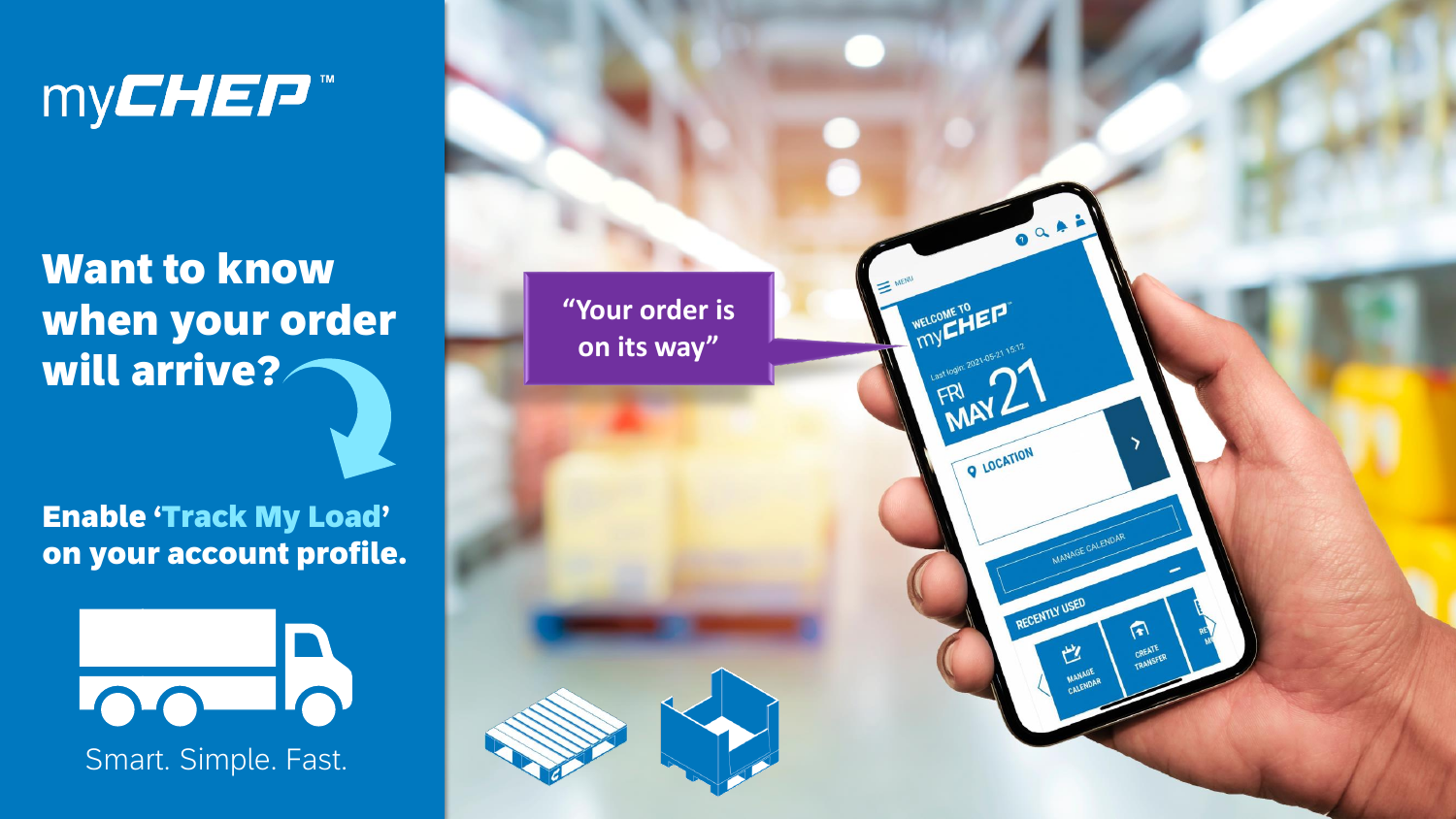#### Track My Load



#### Let's get started!

Smart. Simple. Fast.

### **To begin receiving ETA notifications of your CHEP orders:**

- 1. Open your **Account profile** by clicking on the 'figure' icon in the top right-hand corner of the myCHEP screen
- 2. Select **Preferences**
- 3. Scroll down and select **Transactional Email Alert Preferences**
- 4. Check **Track My Load** to enable ETA notifications

#### **customer.care@chep.com**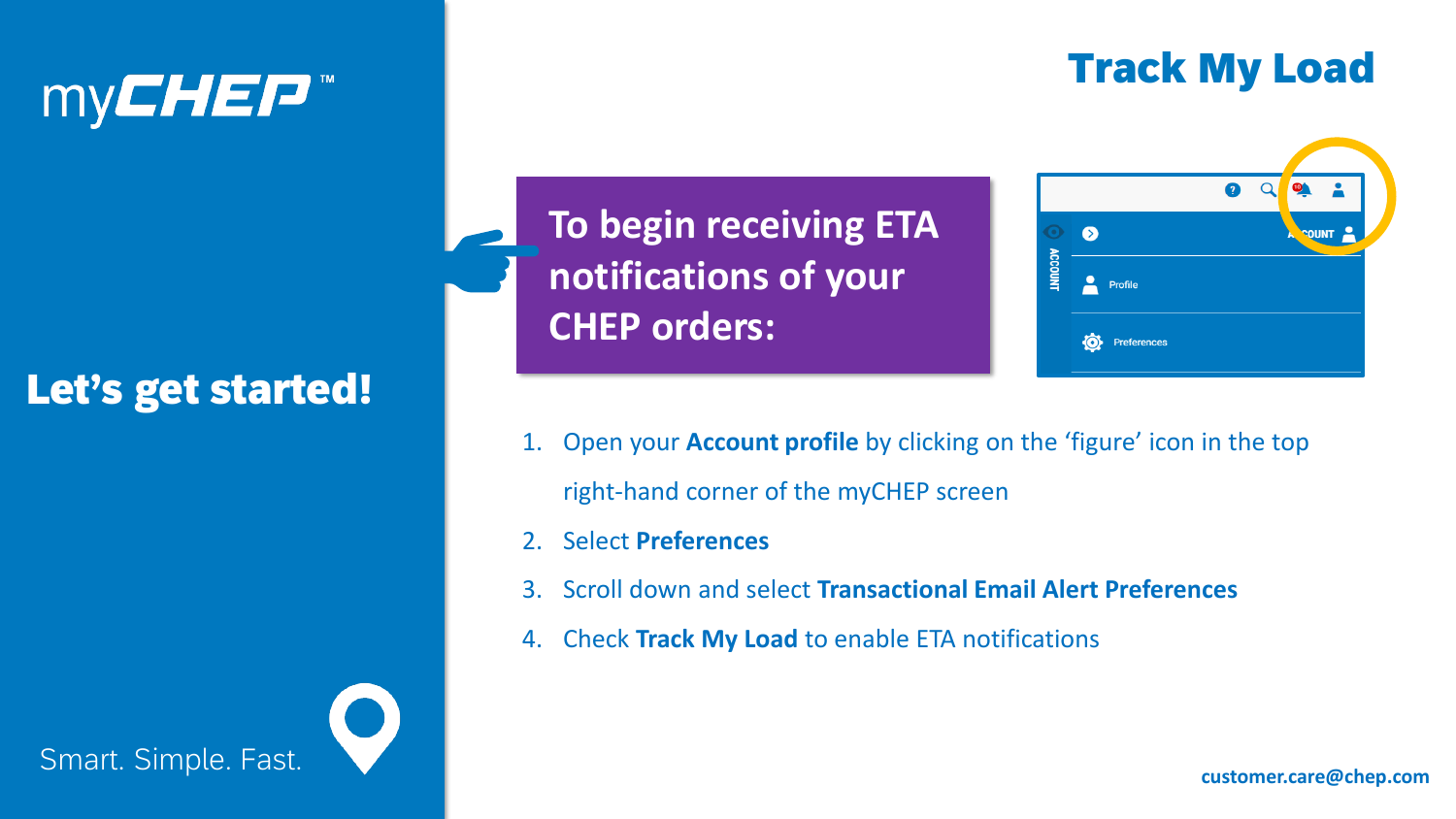Can I make sure other people receive the ETA notifications?

#### Yes!

Simply add their email address to the order / collection confirmation.

Smart. Simple. Fast.



### Track My Load

- 1. Select the **Menu** icon
- 2. Select **Administration**
- 3. Select **Manage Locations**
- 4. Select **Services**
- 5. Enter additional email addresses in the Orders/Collections confirmation field(s); use a semi-colon to separate
- 6. Scroll to the end of the screen to click '**Save**'



**customer.care@chep.com**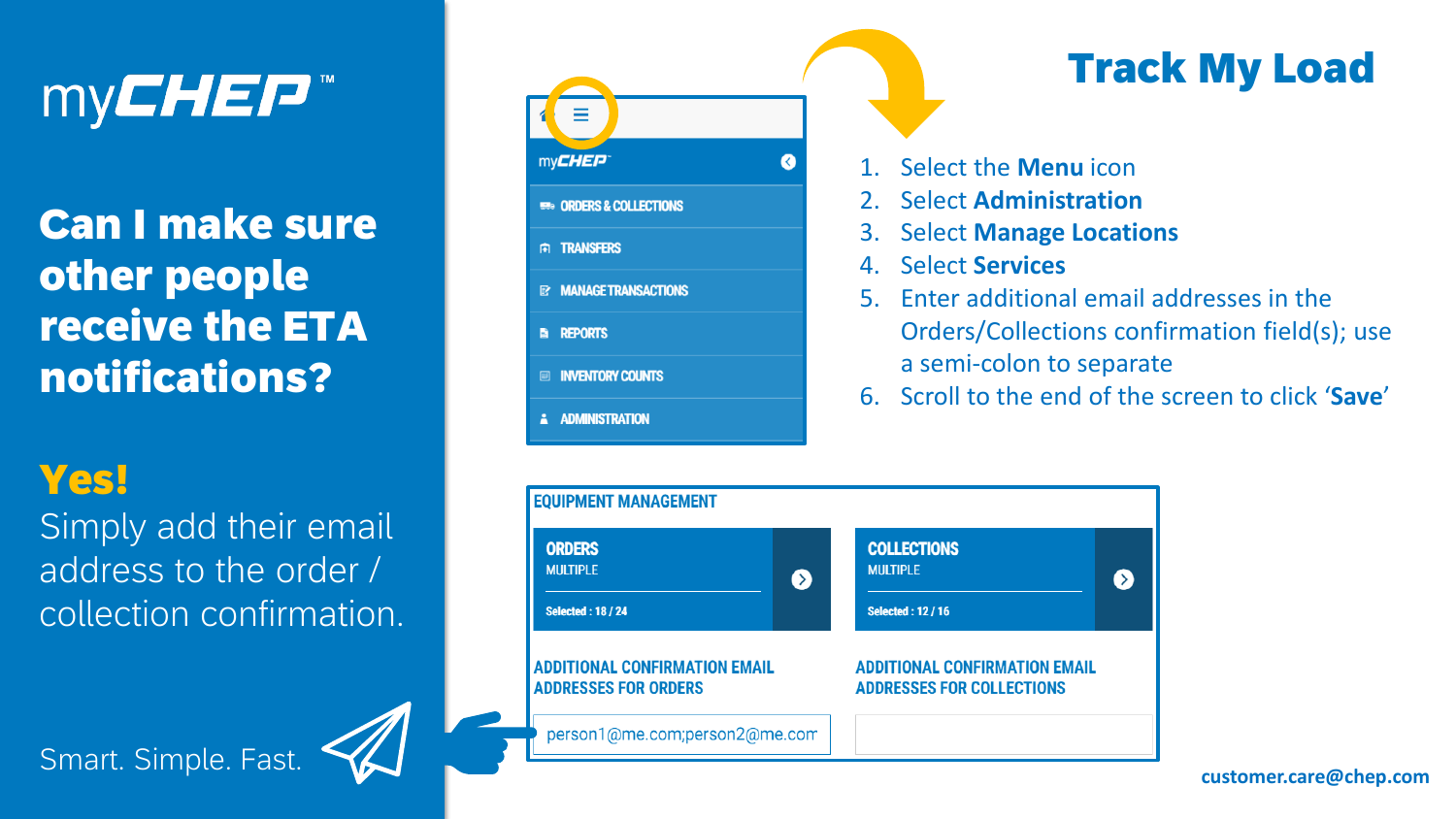### myCHEP™

### How will I be notified?

**Your time window**

#### Smart. Simple. Fast.

Track My Load

When '**Track My Load**' is enabled, you will receive an alert in myCHEP and an email (optional) with the estimated **time window** of arrival once the order is issued.

 $\boldsymbol{\mathsf{x}}$ 

圖 **YOUR REFERENCE:** ∣∼∣ 02.15.21 PED 05 **NUMBER:** 3031345807 **DELIVERY NUMBER:** 3671900843 3671900843 2021-03-01 2021-03-01 **OTHER PARTY:** 11:59 - 13:59 Patton Warehousing - Muncy  $\boxed{\rightarrow}$  Shipped

From: NoReply@chep.com <NoReply@chep.com> Subject: ETA for your order CHEP Ref 3671900843 \*\* This is an automated message from an unmanned mailbox. Please do not reply.\*\* Dear Custome We're pleased to inform you that we're on our way Our estimated arrival time for CHEP Ref: 3671900843 is 01.03.2021 11:59 - 13:59

The ETA for Delivery 3671900843 is

2021-03-01 11:59 - 2021-03-01 13:59

Should you have any questions, please contact your local CHEP Customer Support Center quoting the above CHEP Reference.

Kind regards,

G

**CHEP Customer Support Team**